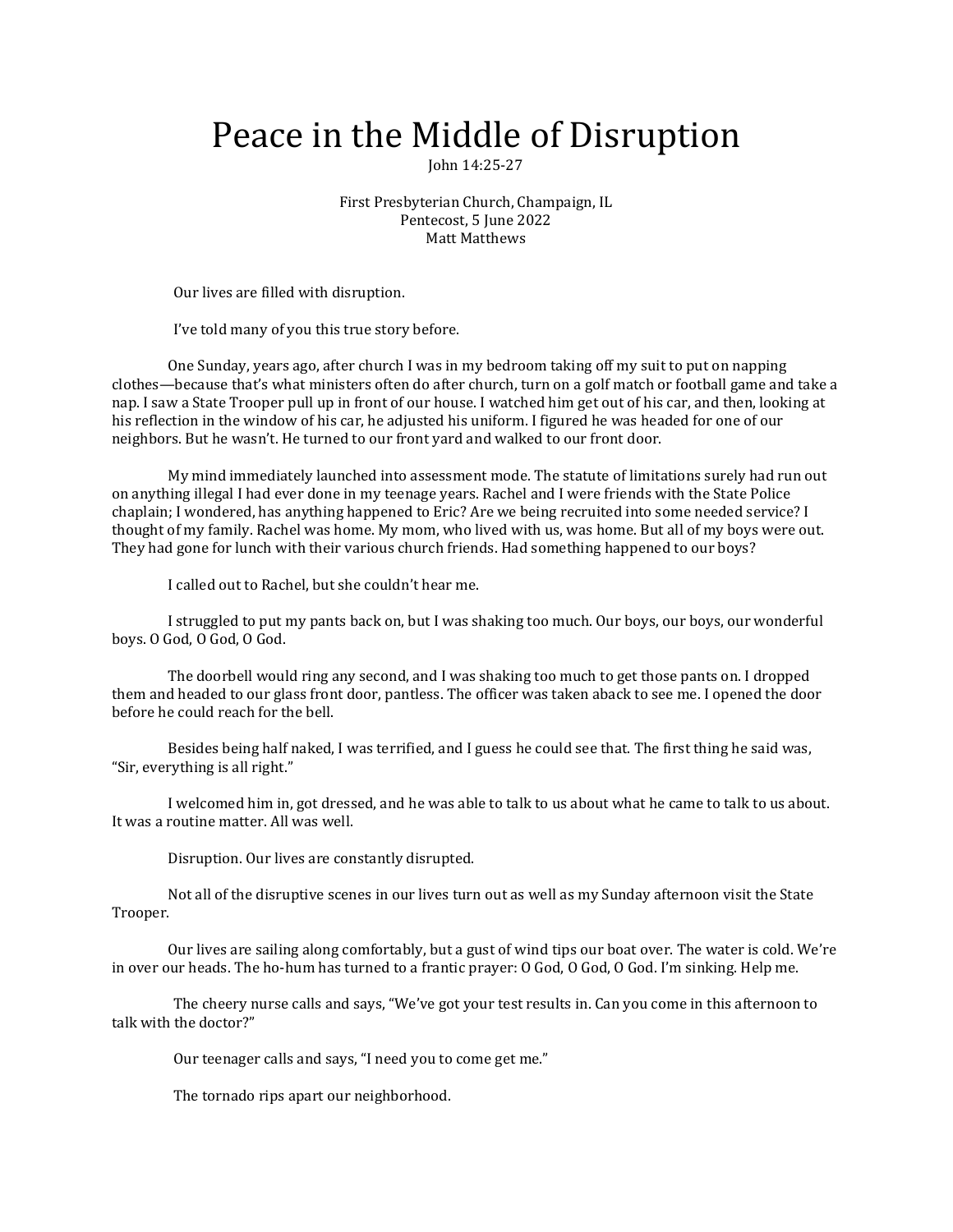Our children go off to school and not all of them come back home that afternoon.

## Disruption.

 Chapter 14 of John's gospel is one of the most comforting chapters in scripture. Jesus' words bring us peace. "Do not let your hearts be troubled, and do not let them be afraid."

 But Jesus shares these words of comfort with his disciples to prepare them for the disruption that is coming. He's leaving. The cross looms. Crucifixion is imminent. *Where I am going you cannot now go.* Hards times are bearing down. *I'm going to prepare a place for you. In my father's house are many rooms. I will not leave you orphaned.* But trouble is coming. The disciples' lives are going to be disrupted.

 Jesus wants his disciples to know peace. *I am with you always*, he'll tell them later (Matthew 28). And now, he explains, God will send the Holy Spirit. God's Spirit will comfort, will teach, will encourage, will guide, will settle every anxious storm, will remind you that God loves you muchly and holds you fast.

 This peace of God which Paul says passes all understanding (Romans 8) always accompanies life's disruptions.

"Do not let your hearts be troubled," Jesus says, "and do not let them be afraid."

\* \* \*

 Not all disruption is a bad thing. But disruption always means change, and change is usually a little scary. Nothing disrupts one's life like graduation, or marriage, or a new job. These are good disruptions, but they can still frighten us. Not all disruptions are bad. But God can bring good things even from awful disruptions. God's grace does, indeed, abound.

 The very presence of God is a disruption. On Pentecost, God spent the Spirit as the Great Disrupter. God disrupts broken patterns. We accept greed and arrogance as part of life; God calls the greedy out and topples the arrogant. We are content with living in fear; God insists on wholeness. We feel resigned to the fallow winter; God provides a cycle of seasons, including the blossom and fragrant bloom of spring. On Pentecost, the church was equipped to bear witness to God's radical, disruptive, trustworthy, unexpected grace.

To be alive is to know disruption.

 In John's gospel, Jesus doesn't prevent life's disruptions from coming. Jesus doesn't show his disciples how to hide from disruption. Jesus doesn't teach us how to avoid disruption. Jesus doesn't give us a pass. Disruption is part of life—of *our* lives. What Jesus gives us is a way to withstand life's disruptions. Jesus is eager to ease our fear. Jesus surrounds us with the presence and power of God in order that we can prevail.

Very soon, Jesus' dearest friends would watch everything Jesus worked for crumble. The following he had gained would disappear. The forces of evil that had always been on the fringe of Jesus's story would take center stage. We would become our worst selves. Judas would betray him. Peter would deny him. Thomas would doubt him. The crowd would turn against him. The Romans would crucify him. Passersby would taunt him. Mary and a few brave others would stand by and mourn him.

Disruption. Jesus knew all about disruption. It's a fact of life. *To everything there is a season,* after all. Jesus doesn't want his disciples to freak out about it. Take a breath. Be attentive of my presence with you/in you by the power of the Holy Spirit.

After his crucifixion and death, even as the disciples are getting used to a new normal without their friend, God disrupts their lives again. As if they haven't lived through enough! When it rains it pours! Another disruption: *On the third day, he rose again.*